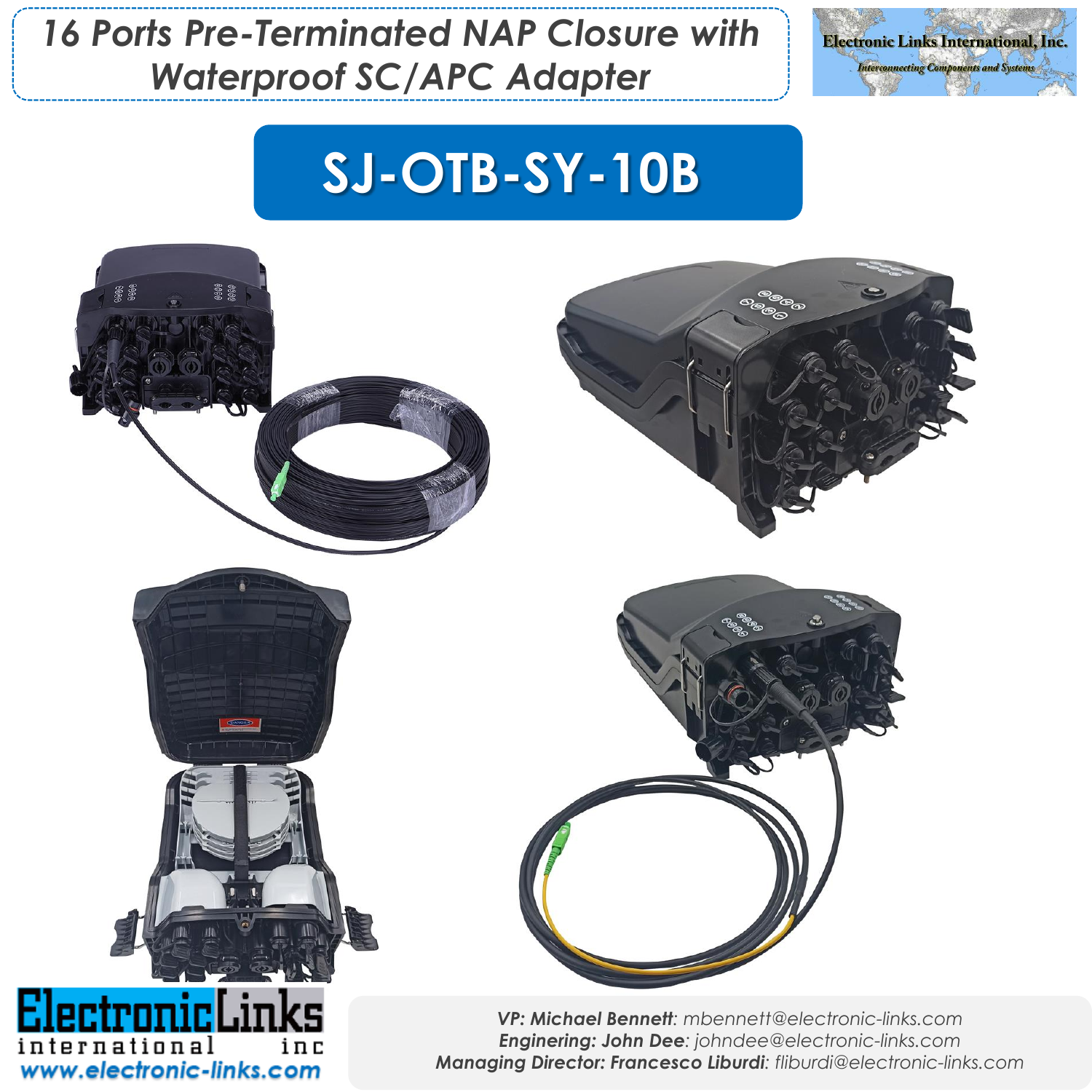- ➢ **16 Ports Pre-Terminated NAP Closure with Waterproof SC/APC Adapter**
- ➢ **Model: SJ-OTB-SY-10B**
- ➢ **Capacity: 16 Core, Huawei Mini SC IP rated Waterproof connectors**
- ➢ **PLC Splitter: 1x16 SC Mini Stainless steel Tube Type PLC Splitter**
- ➢ **Cable Ports: 16 Ports**
- ➢ **Dimension: 32X21.5X13CM**

## **Pre-Terminated NAP Closure Description**

Pre-Terminated NAP Closure SJ-OTB-SY-10B is used as a termination point for the feeder cable to connect with drop cable in the FTTx communication network system. The fiber splicing, splitting, distribution can be done in this FTTA Pre-Terminated NAP Closure, and meanwhile, FTTA Pre-Terminated NAP Closure provides solid protection and management for the FTTx network building.

## **Pre-Terminated NAP Closure Features**

1.Total enclosed structure.

2. Material: PC+ABS, wet-proof, water-proof, dust-proof, anti-aging, protection level up to IP68.

3. Clamping for feeder cable and drop cable, fiber splicing, fixation, storage, distribution...etc all in one.

4. Cable, pigtails, and patch cords are running through their own paths without disturbing each other, micro type PLC splitter installation, easy maintenance.

5. Distribution panel can be flipped up, feeder cable can be placed by expression port, easy for maintenance and installation.

6. The box can be installed by the way of wall-mounted or poled-mounted, suitable for both indoor and outdoor use.

Max Capacity: 16 Core, Huawei Mini SC IP rated Waterproof connectors, Into the largest cable diameter:12mm,

Output Port Suitable for HUAWEI Type Waterproof Connector,